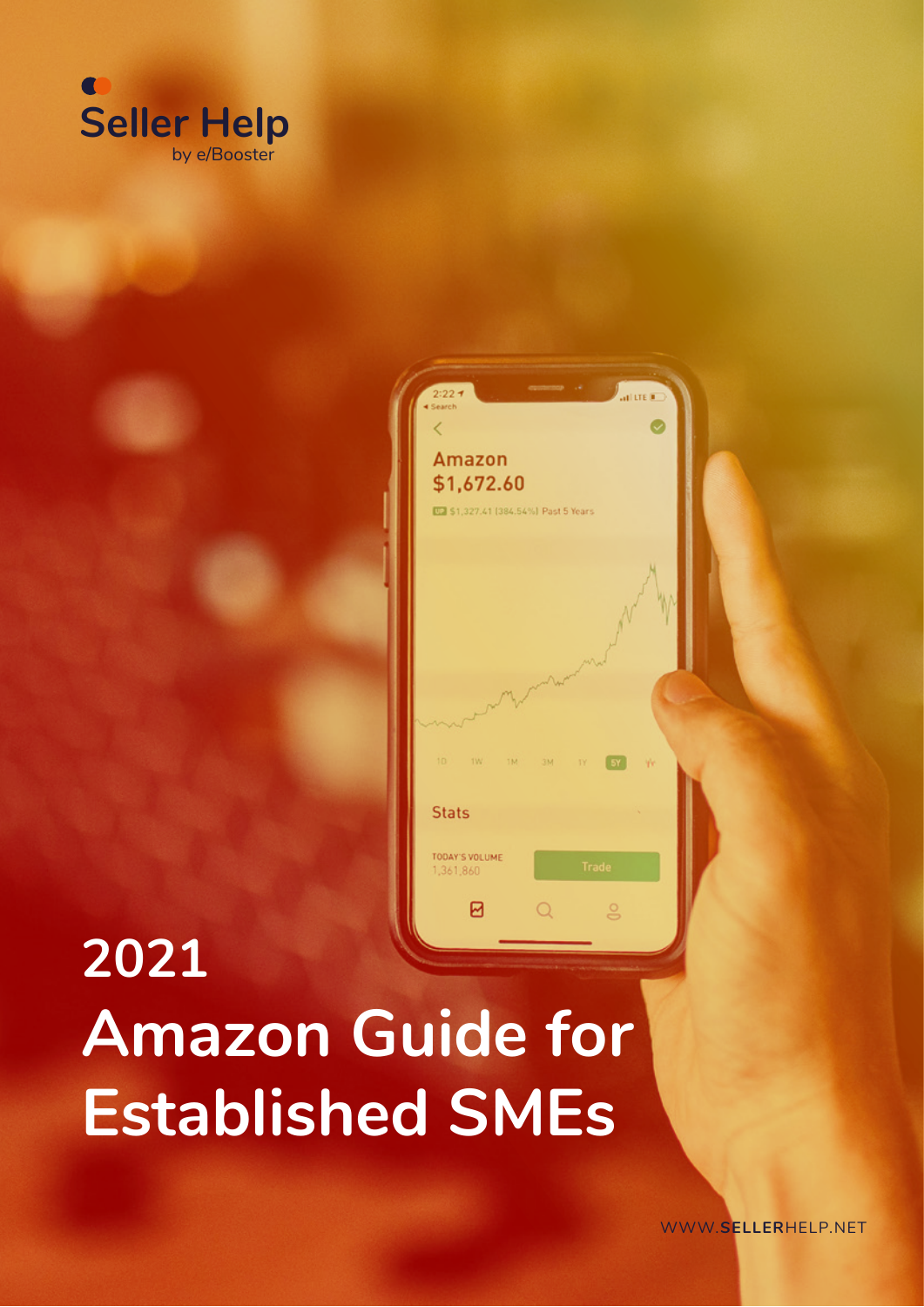

## **Contents**

| Introduction                                                     |           | 3              |
|------------------------------------------------------------------|-----------|----------------|
| The Case for Migrating To Amazon For Increased Sales And Profits |           | $\overline{4}$ |
| <b>Three Business Decisions You Can Take</b>                     |           | $5-6$          |
| The Type Of Clients That We Help                                 |           | 7              |
| <b>Issues With Amazon Migration</b>                              |           | 8              |
| <b>Potential Amazon Migration Issues</b>                         |           | 8              |
| The Inventory Performance Index (IPI)                            |           | $9 - 10$       |
| <b>Being Fully Prepared For Amazon FBA</b>                       |           |                |
| <b>Managing Returns</b>                                          | $11 - 12$ |                |
| <b>Amazon Project Responsibilities</b>                           | 13        |                |
| <b>Third Party Services</b>                                      | 13        |                |
| What If You Do Not Have The Resources In Place For All Of This?  | 14        |                |
| Realistic Expectations With Migrating To Amazon                  | 14        |                |
| How SellerHelp Will Assist You                                   | 15        |                |
| <b>Realistic Timescales</b>                                      | 16        |                |
| <b>Amazon Account Setup Checklist</b>                            |           | 17             |
| <b>Product Listing Setup Checklist</b>                           |           | 18-19          |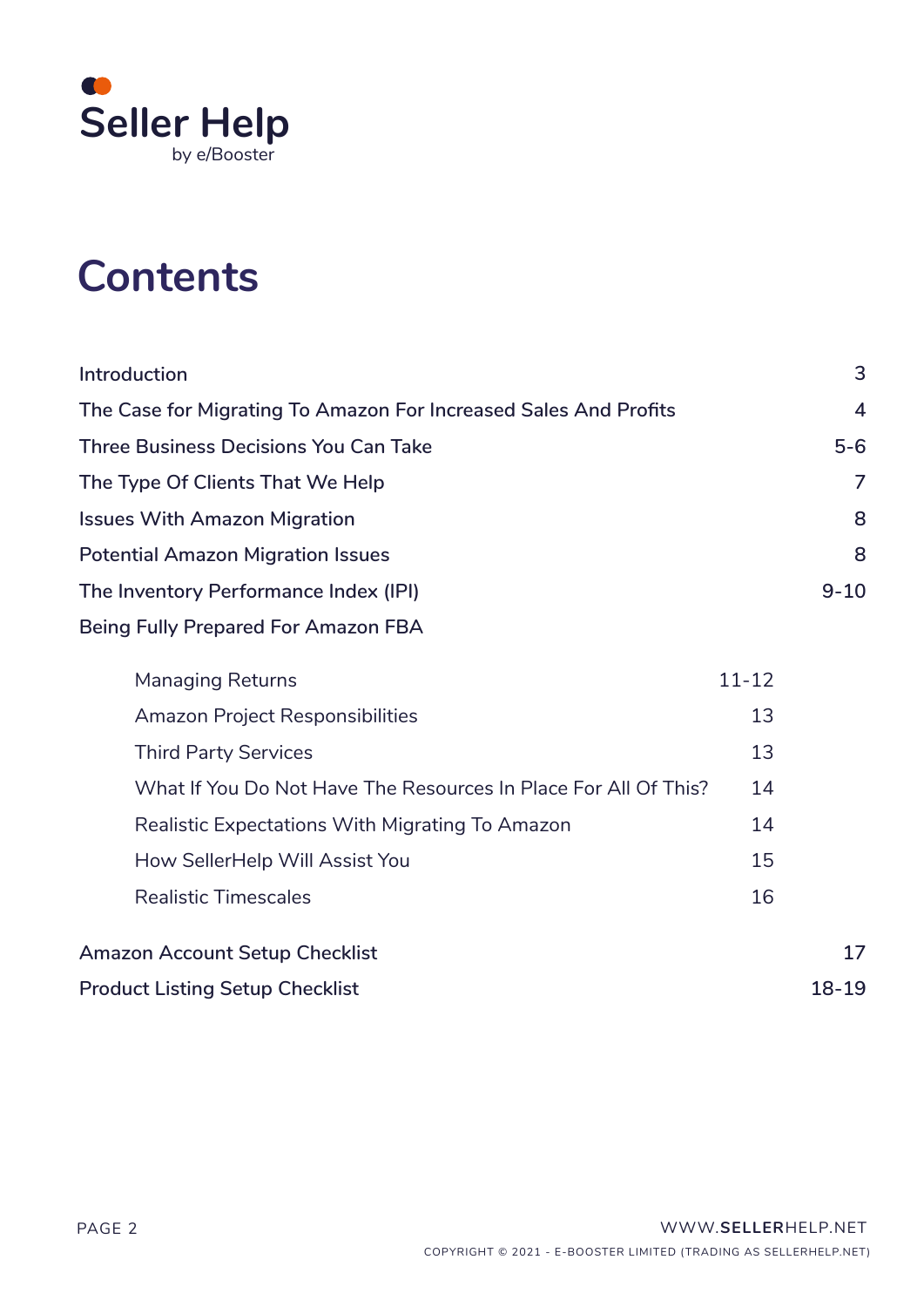

## **Introduction**

Making the transition to selling your products on Amazon is the right thing to do. But we want you to understand that there's a right and a wrong way to go about it and by approaching this the right way you can avoid some of the common pitfalls and maximise your chances of success.

In this special report we will present a business case to you so that you can take an introspective look at your business to ensure that you are prepared for selling on Amazon. You need to be aware that Amazon engagement is neither quick nor simple, regardless of what you may have seen and heard in advertisements.

Depending on the complexity of your business, it could take 3 months to achieve initial engagement before you make your first sale. **SellerHelp** is a trusted supplier able to provide the necessary support to senior management and decision makers to ensure that their businesses experience success with Amazon migration.

We have over 25 years of "dot com" experience as well as transatlantic experience working in North America and Europe. We have been working with clients for a long time, ranging from shoestrong startups to multinationals.

As you will see in this report, there are a number of things that can go wrong when a business migrates to selling on Amazon. You can avoid these by hiring us to identify the potential pitfalls that await you so that we can create the best plan for you to succeed with Amazon.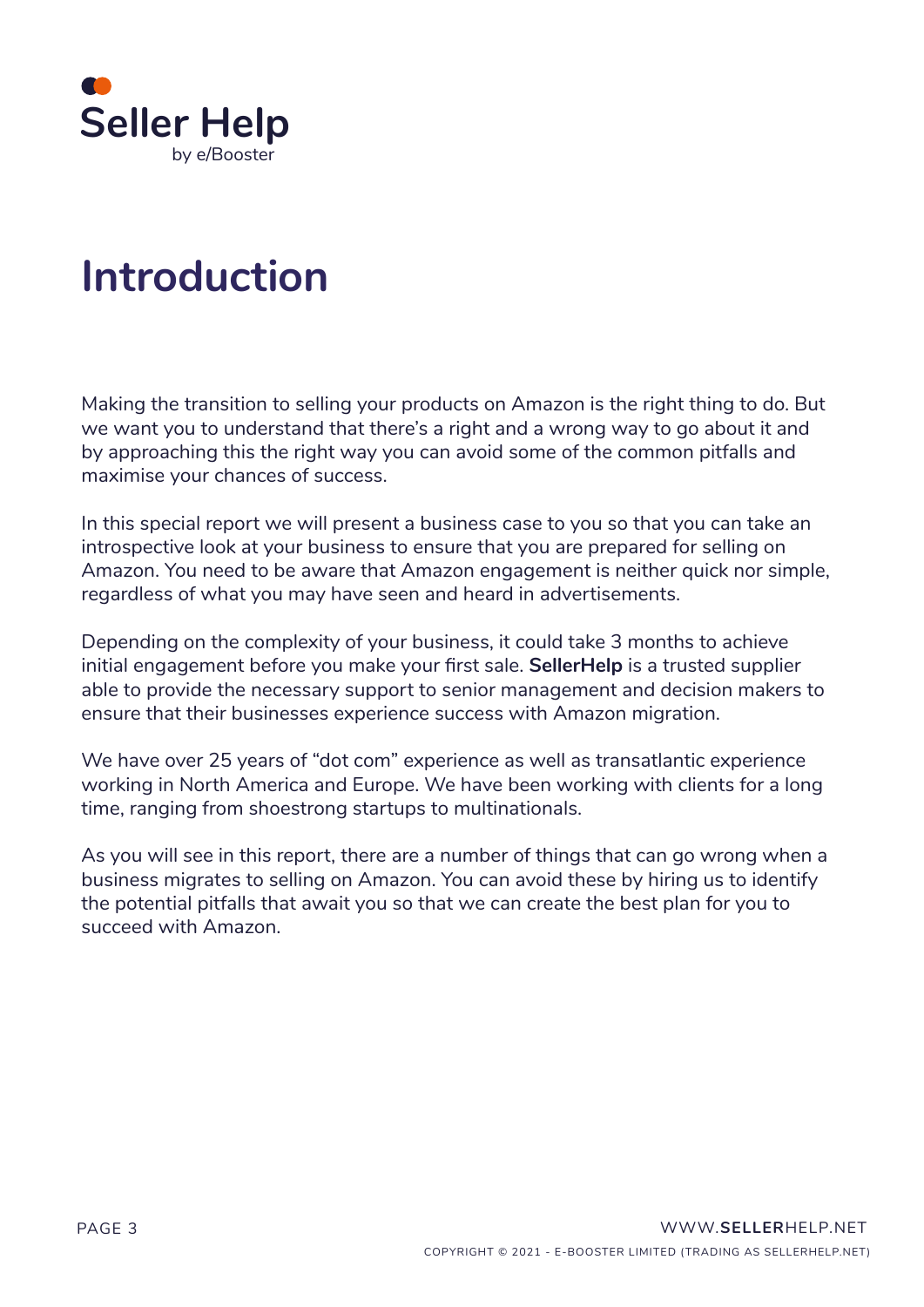

## **The Case For Migrating To Amazon For Increased Sales And Profits**

Amazon is the largest online retailer in the world. It has an army of loyal customers and reaching them provides you with the opportunity to increase your sales and grow your profits. Amazon's advanced infrastructure will take care of the logistics and shipping for you and manage any returns on your behalf.

Amazon has a world-renowned reputation for providing excellent customer service, and has fulfillment centres around the globe to ensure its customers receive their orders quickly. Most companies claim to put their customers first but Amazon actually stands up to this test.

#### **These are the main benefits of selling your products on Amazon**:

**There is a huge opportunity for you to increase your sales** – you will be able to reach out to potential customers you could never reach using your own resources

**Repeat business is possible without any further marketing spend** – if you were to create your own online store, you would need to spend money chasing down repeat business from your existing customers

**First class customer and fulfillment support** – Amazon takes care of the customer on your behalf from purchase to delivery



**Saves you time with shipping items** – you will save on both cost and time of shipping orders achieved using the Amazon platform

**Offers credibility** – if you're a new brand, selling on Amazon helps you leverage a trusted name for your new clients

**Brand launch** – Amazon's global infrastructure can help position you quickly in front of hundreds of millions of potential customers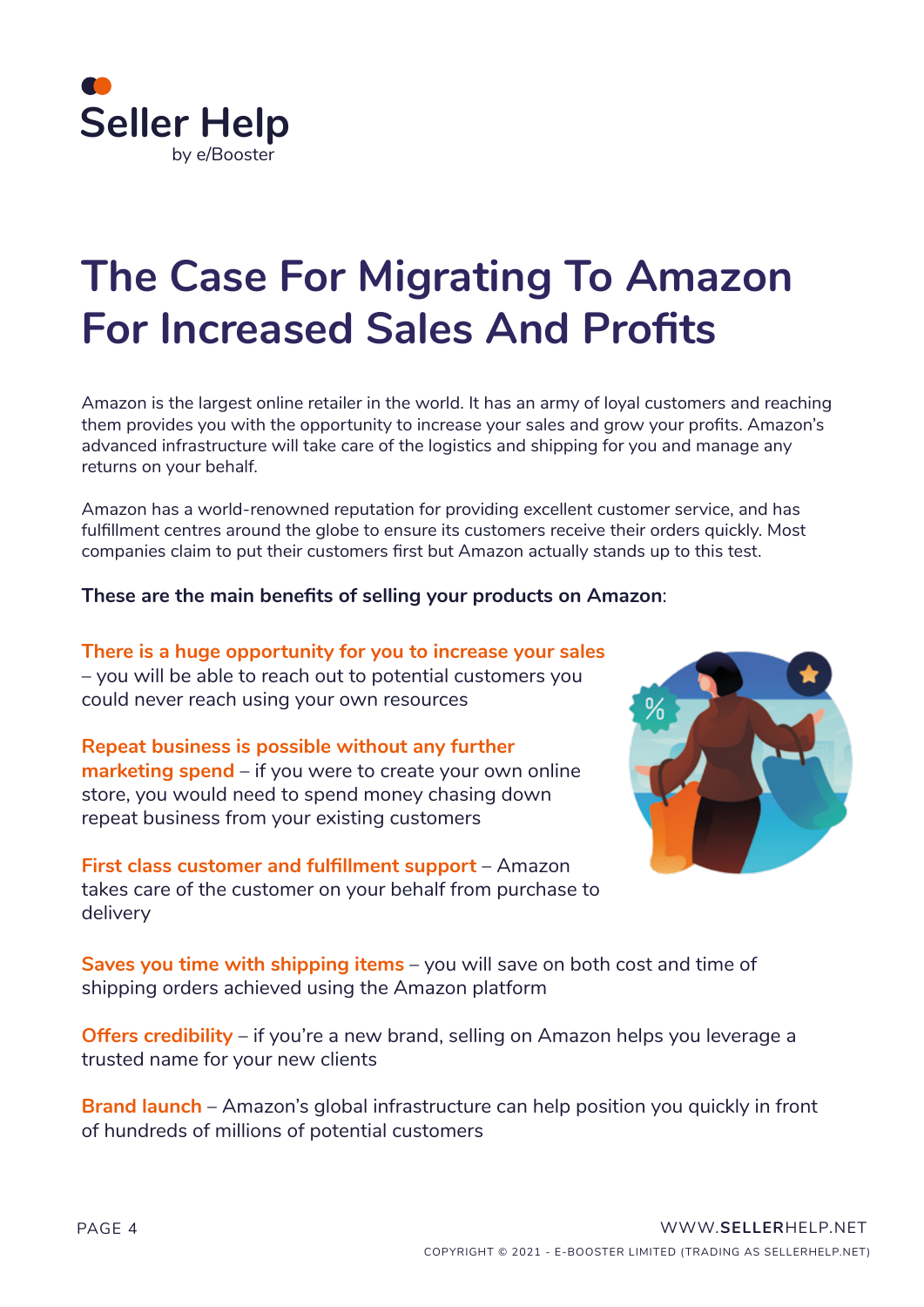

## **Three Business Decisions You Can Take**

Getting everything set up correctly for selling on Amazon is not an easy task but you need to do this if you want to achieve optimum sales and profits with the platform. So, there are three business decisions that you can take here:

#### **1. Do Nothing**

If you sell primarily to B2B clients, you can decide to keep things exactly as they are and not use the Amazon platform to boost your sales and profits. But continuing to sell your products this way adds an extra layer in the process, especially with ongoing challenges for retail outlets struggling for footfall.

If you are a B2C business and rely on retail outlets then you are doubly exposed to the challenges of decreased footfall.

#### **2. Blue Sky**

You can decide to market directly to the consumer (D2C) if you operate a B2B model. This is risky as you are likely to alienate the B2B client base that you have built up over many years that forms the least resistance to sales.

If you operate a B2C model then you can try to increase your sales and profits by establishing your own retail store online, but you will need to invest heavily in your marketing to obtain an acceptable reach that will achieve your goals.

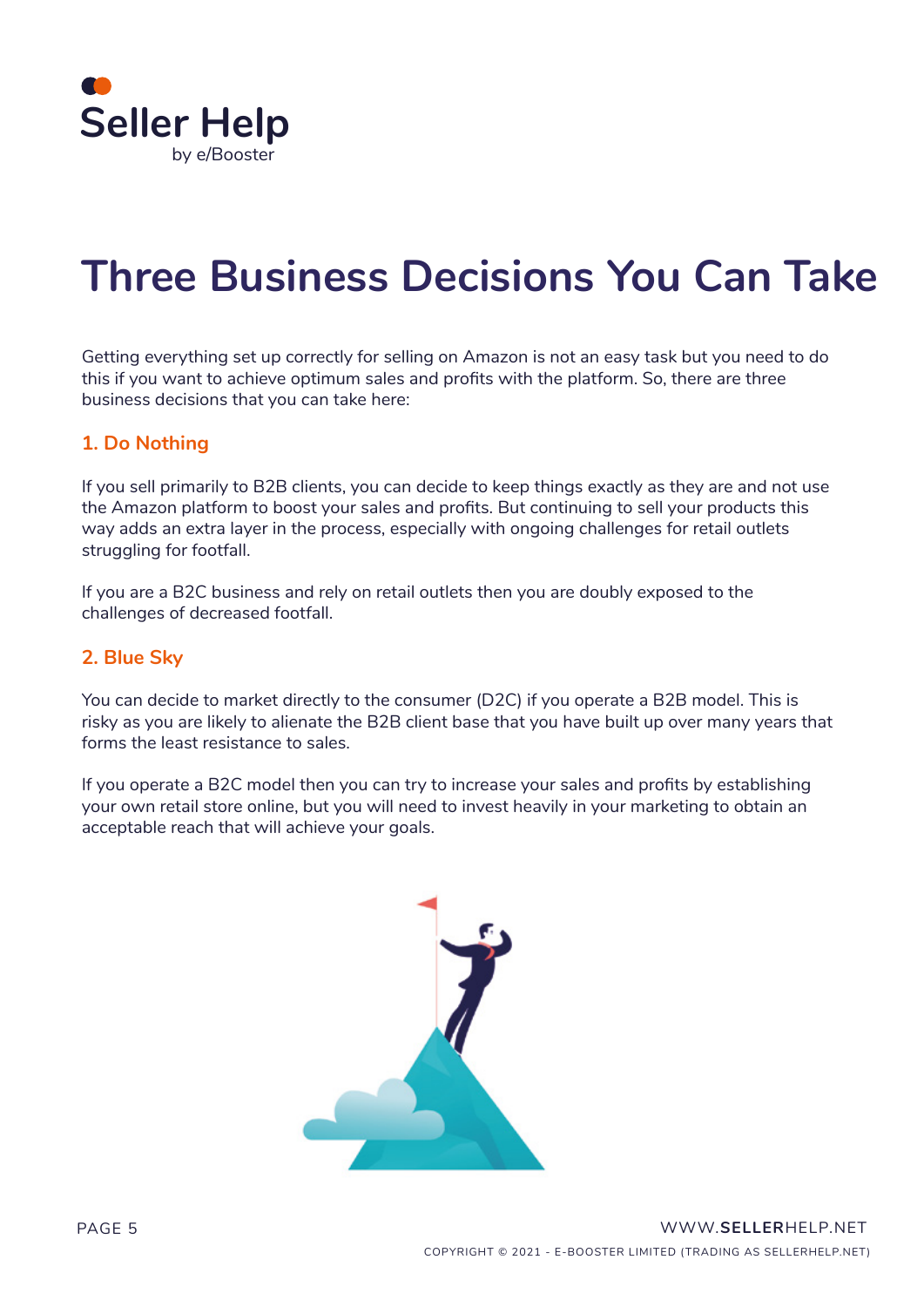

## **Three Business Decisions You Can Take**

### **3. Goldilocks Zone**

Try a migration to Amazon to sell your products directly to consumers and monitor this to ensure that you are achieving the sales and profit goals that you specifically have for using this platform.

If you decide to do nothing, you are unlikely to increase your sales and profits. The retail sector is suffering badly due to the Covid-19 pandemic lockdowns and restrictions. With customers preferring to use online platforms like Amazon to make their purchases, it is more likely that your sales numbers and profits will dwindle if you do nothing.

The blue sky approach is extremely risky for you. If you operate a B2B model then retail businesses that you have an established relationship with will find out that you are marketing your products directly to consumers. You are very likely to lose good accounts that you spent time, effort and money developing over a long period of time.

Setting up your own online store is also risky as many things can go wrong. You will need to invest heavily in your marketing to establish your brand online and attract the number of consumers you require to attain your sales and profit goals.

Going for the middle ground and migrating a portion of your sales using the Amazon platform makes the most business sense. With our help your migration will be fairly painless and we will assist you with your product listings and other marketing so that you can be confident of increased sales and profits.

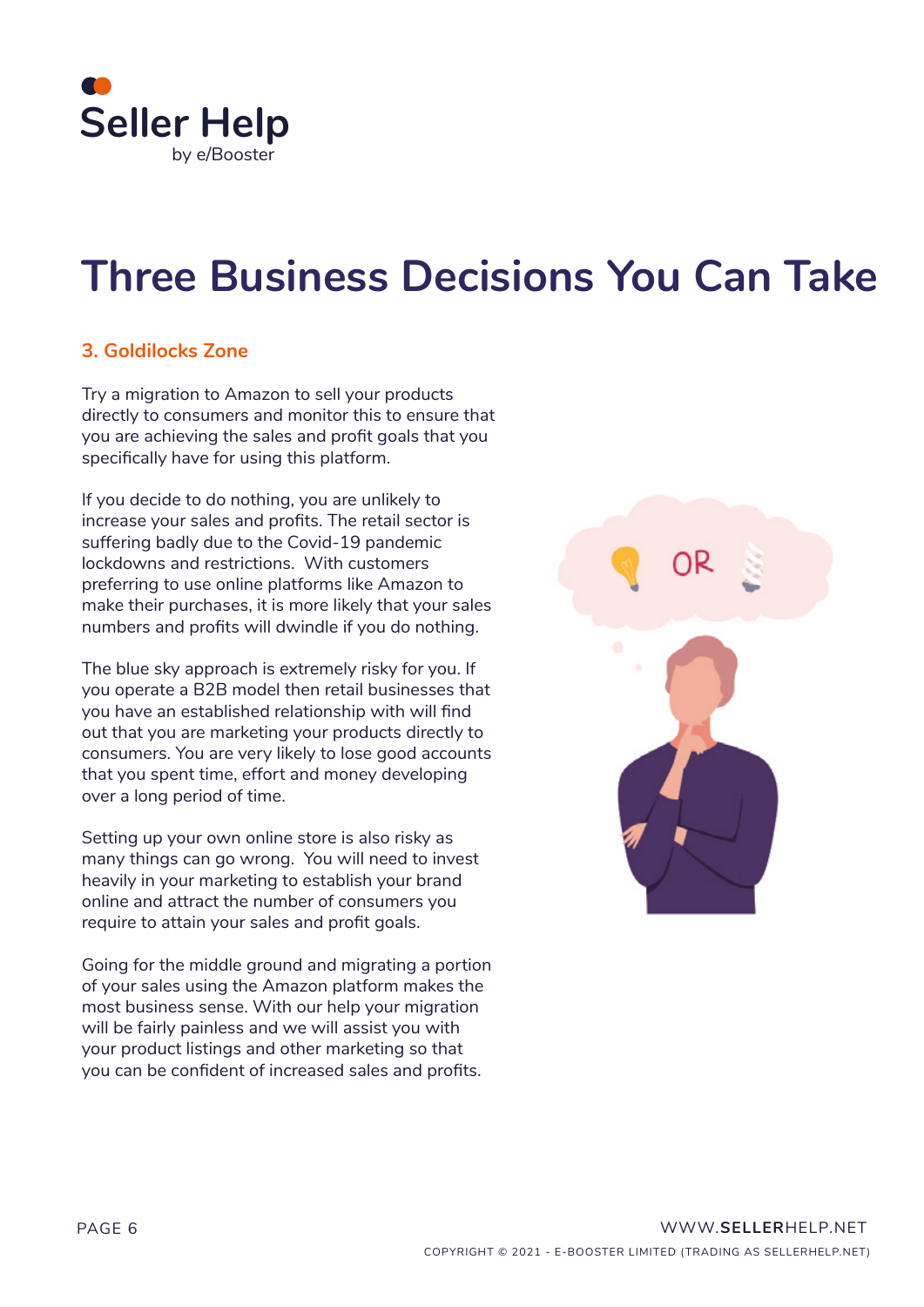

## **The Type Of Clients That We Help**

Recently we were hired by a company based in Kent that has an annual turnover of £20 million to assist them with their transition to Amazon. Their business model is mostly B2B but they do make a small number of sales through their B2C website.

#### **The company has 19 staff members consisting of:**

- **4 management / owners**
- **5 operational support staff (human resources, accounts etc)**
- **10 warehouse staff**

One of the managers at the company is the client-side project manager who deals with us. They have a large warehouse which is able to accommodate the delivery of one or two containers of product each month.

This company had been considering migrating some of their sales to the Amazon platform and when the Covid-19 pandemic hit the UK they decided that they would use Amazon as the foundation for a 10% shift in their sales directly to the consumer and to penetrate the EU market.

They knew that this would not be an easy task for them and they were aware of our credentials for successfully migrating other clients to Amazon and increasing their sales as well as our expertise and experience with Brexit (see our sister site, **[www.resiliencehelp.com](http://www.resiliencehelp.com)** for more information).

We were the obvious choice of consultant for them and we are currently working closely with them to ensure a smooth Amazon migration and increase their sales and profits.

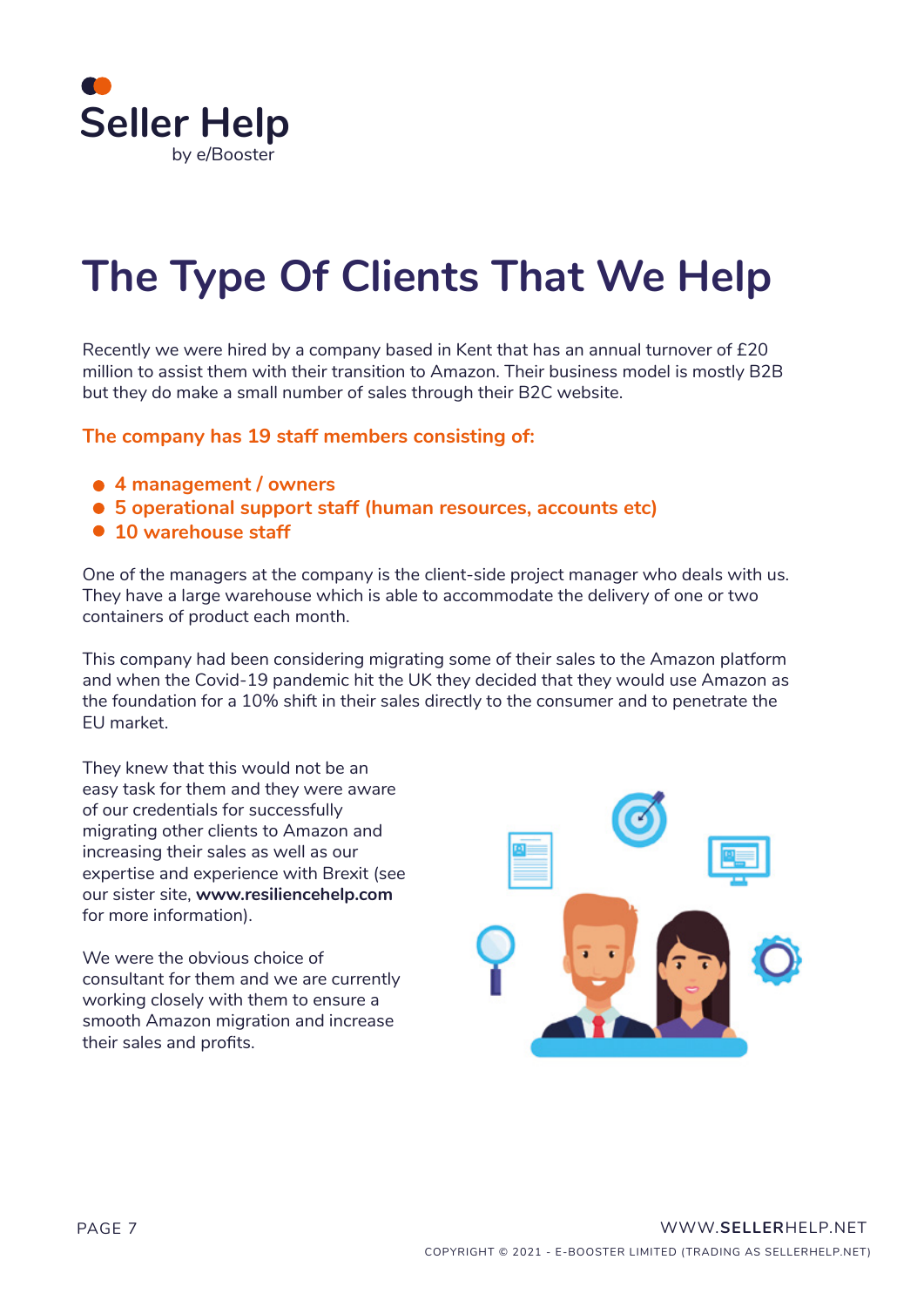

## **Issues With Amazon Migration**

There is no doubt that migrating your products to the Amazon platform can increase your sales and your profits. But this will only happen if you get the right help and approach things correctly. There are a number of potential pitfalls that you need to be aware of.

Apart from Amazon specific issues that you need to plan for in advance, you also need to be prepared internally for a successful migration to Amazon. We will tackle both of these areas in this section of the report.

## **Potential Amazon Migration Issues**

Amazon has many rules and regulations that you need to be fully compliant with. These can vary from one country to another. If you violate any of these rules you risk restrictions in your ability to sell successfully such as suspension of certain listings, suspension of your whole Amazon account or even a total shutdown of your account. In the most serious of cases, a shutdown will result in your revenues held at Amazon to be frozen, stock to be seized and disposed of and a permanent ban from selling in the future.

You may have seen advertising online about how easy it is to sell your products using the Fulfillment by Amazon (FBA) program. They are selling training programs and want you to believe that with their training you can easily migrate to Amazon by yourself.

But most of these training programs fall short when it comes to compliance issues which are essential for the success of your Amazon migration. If you make a mistake then Amazon can severely restrict the space that they will allocate you in their warehouses for example.

**Here are some of the compliance issues that you will need to deal with:**

- **HAZMAT**
- **CE marks**
- **Safety documentation**
- **Other product compliance issues (such as when writing product listing descriptions, or in packaging)**
- **VAT registrations in UK and EU countries**

Many of these issues may re-occur or indeed new issues arise in the course of your selling with Amazon.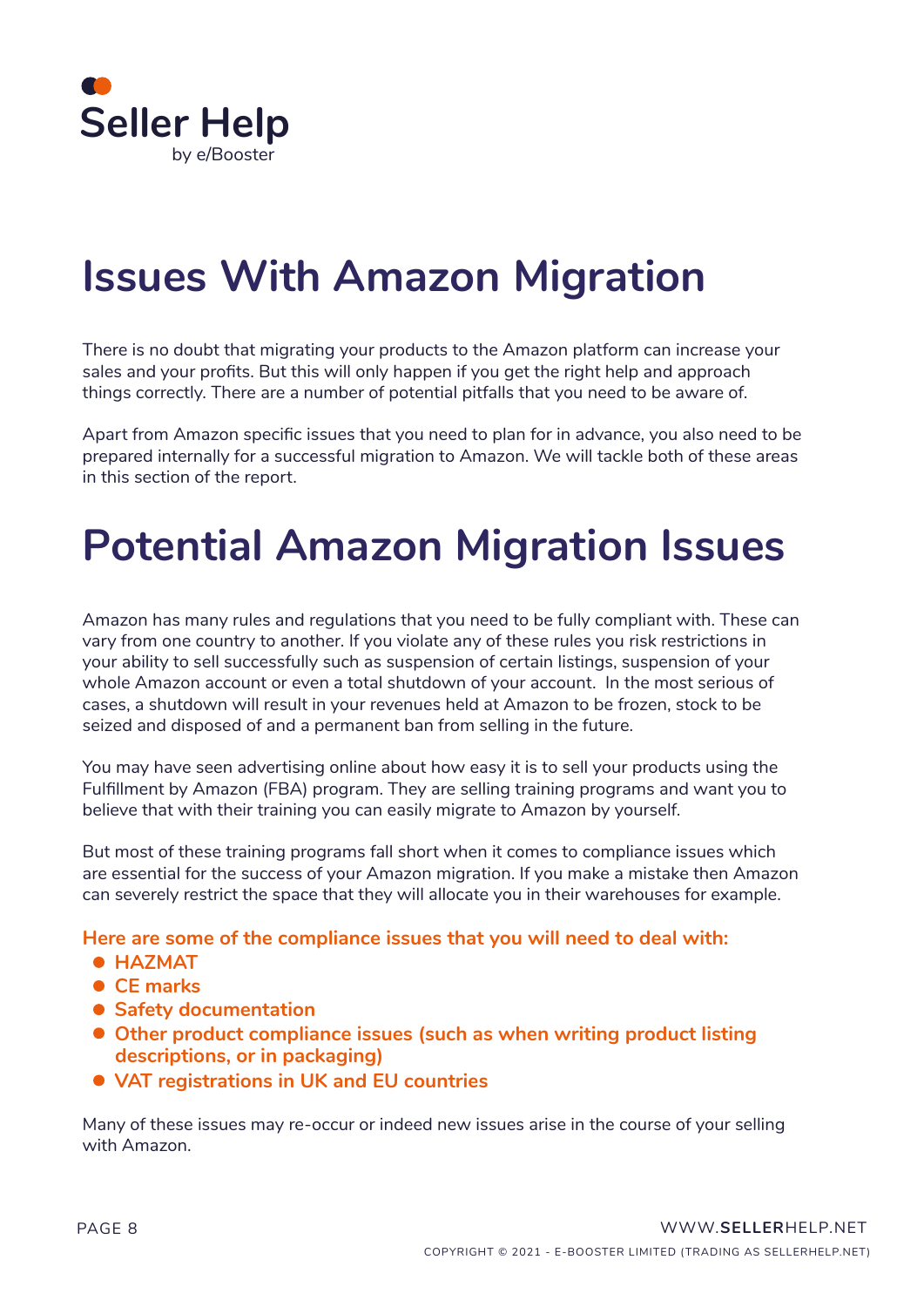

There are other issues too such as **intellectual property**. This is something that Amazon takes very seriously (quite rightly) and you are very likely to have to prove ownership of your products and the right to sell them.

**Data protection** is another area that you need to get right. You need to ensure that you are compliant with GDPR rules and prove to Amazon that you have everything in place to handle customer data in the correct manner.

Amazon will require that you digitally sign a comprehensive and lengthy **contract** with them that contains several rules and regulations before you can sell any of your products on their platform. It is essential that you fully review and understand the terms of the contract and check that you are in compliance with the rules and regulations it contains.

## **The Inventory Performance Index (IPI)**

When you become a verified Amazon seller they will allocate you an **Inventory Performance Index (IPI) score out of 1,000**. This score tells Amazon how well you are managing your account. This includes:

- **Your management of excess inventory**
- **Your FBA sell-through rate**
- **Your policy with stranded inventory**
- **Your FBA in-stock rate**

You need to ensure that your IPI score is as high as possible. When you have a high score Amazon considers you as a high performing seller. It is important to note that IPI scores can vary across the different country marketplaces.

If your IPI score falls to a low level then this can contribute to:

- **Higher storage fee costs levied by Amazon**
- **Restrictions on your ability to replenish with new inventory (reduced storage space in the warehouse for example)**
- **Potential restrictions around your ability to sell in specific categories (such as Toys) during the Christmas holiday period. Traditionally this period is the most lucrative of the year, especially for certain categories like Toys**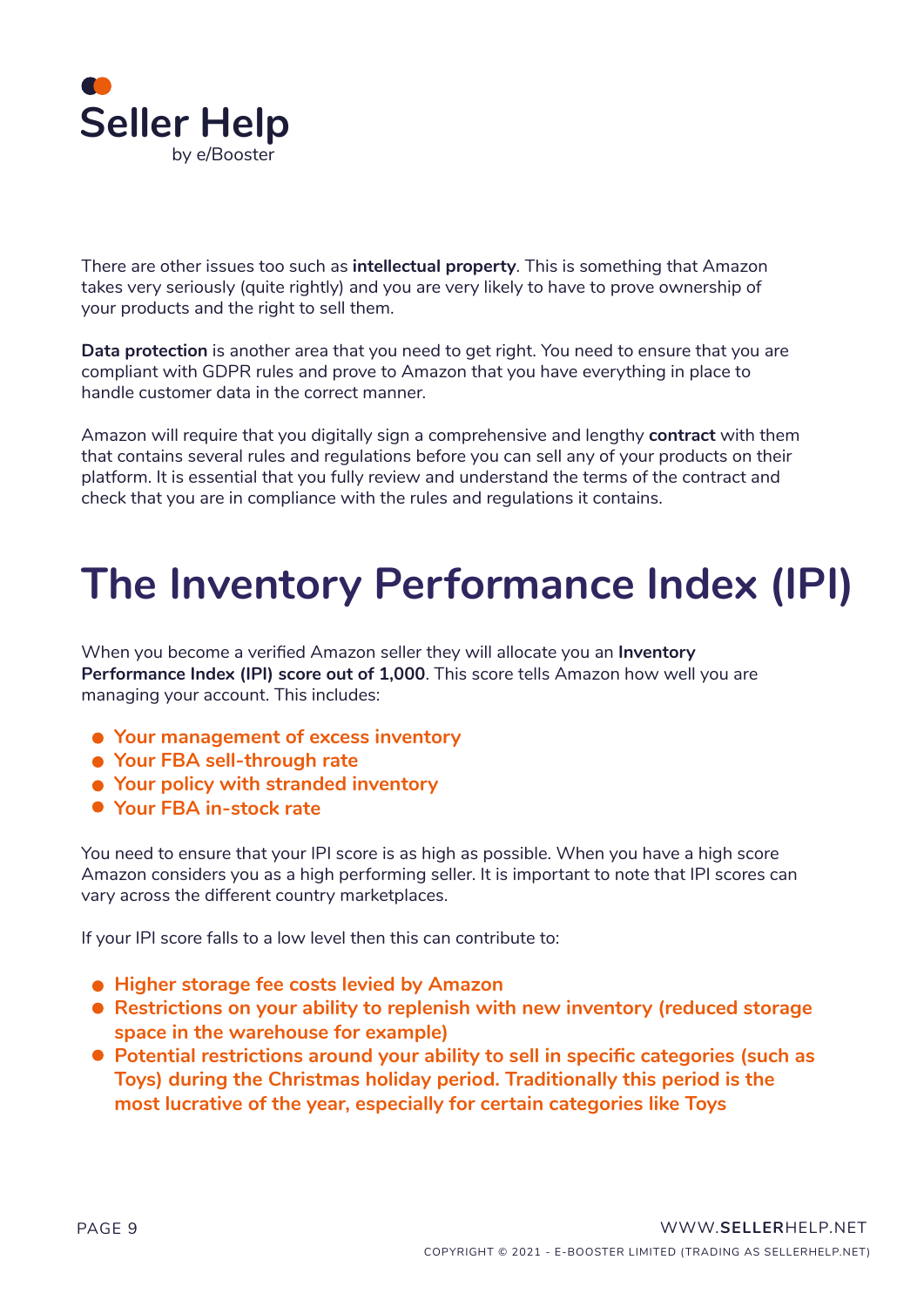

We understand the parameters that make up your IPI score. The last thing you want is to establish your presence on Amazon and increase your sales and profits only to have this curtailed due to a low IPI score. Most Amazon FBA training courses do not cover this at all as the vendors do not understand it.

It can be very expensive to restore a suspended Amazon account. When you are able to restore your account it is very likely that they will place restrictions on you such as a severely reduced inventory space in their warehouses.

Amazon does not care about the reason for your reduced IPI score. They are totally customer centric and expect you to be as well. They are not interested that the person that usually responds to customer messages within 24 hours is off sick or on holiday.

There is also the risk that hijackers can affect your product listings. Unfortunately, there are a lot of sellers on Amazon that do not know what they are doing and this can have a negative impact on your account as well.

Here are a couple of real life examples:

*A seller on Amazon was selling a particular product and a hijacker changed the product photographs to another product that was totally unrelated. If you do not manage your Amazon account properly then you run the risk of being at the mercy of these "product hijackers".*

*In another case, a company allowed other sellers to sell their products on Amazon. One of these sellers used completely incorrect images for a product listing. This was total incompetence on the part of the seller but resulted in a loss of sales for the company.*

These things happen often on the Amazon platform so it is essential that you receive professional help from an experienced consultancy like SellerHelp to ensure proper account management. This management also includes day-to-day collaboration with Amazon's Seller Support team to help work in partnership to resolve matters which may not seem intuitive initially.

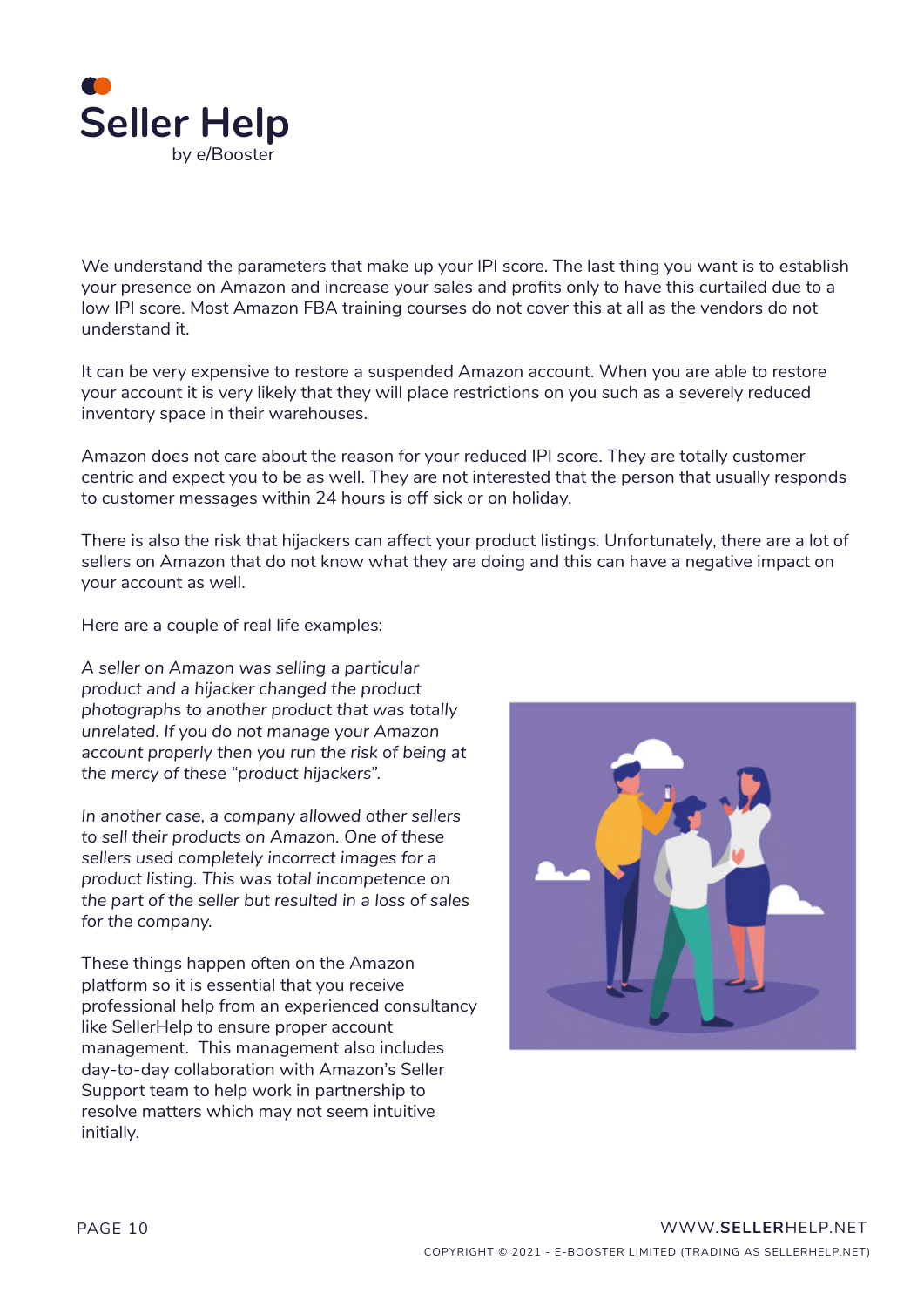

## **Being Fully Prepared For Amazon FBA**

It is essential that you are fully prepared to be a proficient Amazon seller and protect your IPI score. You must be setup properly for returns as any failures here can have a negative impact on your IPI score.

## **Managing Returns**

The correct management of returns is something that Amazon will expect you to do.

You must nominate an address in the marketplace that you are selling to receive customer returns. Amazon customers can and do return products for any reason – no matter how apparently trivial. Amazon takes this very seriously as it is part and parcel of them striving to be the "most customer centric company on the planet."

When a customer returns a product sold through the Amazon fulfillment service (Fulfilled by Amazon, or "FBA" for short) it will go back to an Amazon warehouse. Staff at the warehouse will examine the returned product to determine whether or not it can be resold. This process is not perfect and sometimes they will reject a product that is in perfect condition.

These items need to go someplace, or just be disposed of. It is recommended that the products are returned to your company for inspection, and where possible, replenished and repackaged back to Amazon. If you are based in the UK but selling in the EU, Brexit means that you have the option of having those products come back to the UK (but you may pay for duties incurred at the border) or that stock goes back to a nominated address in the EU.

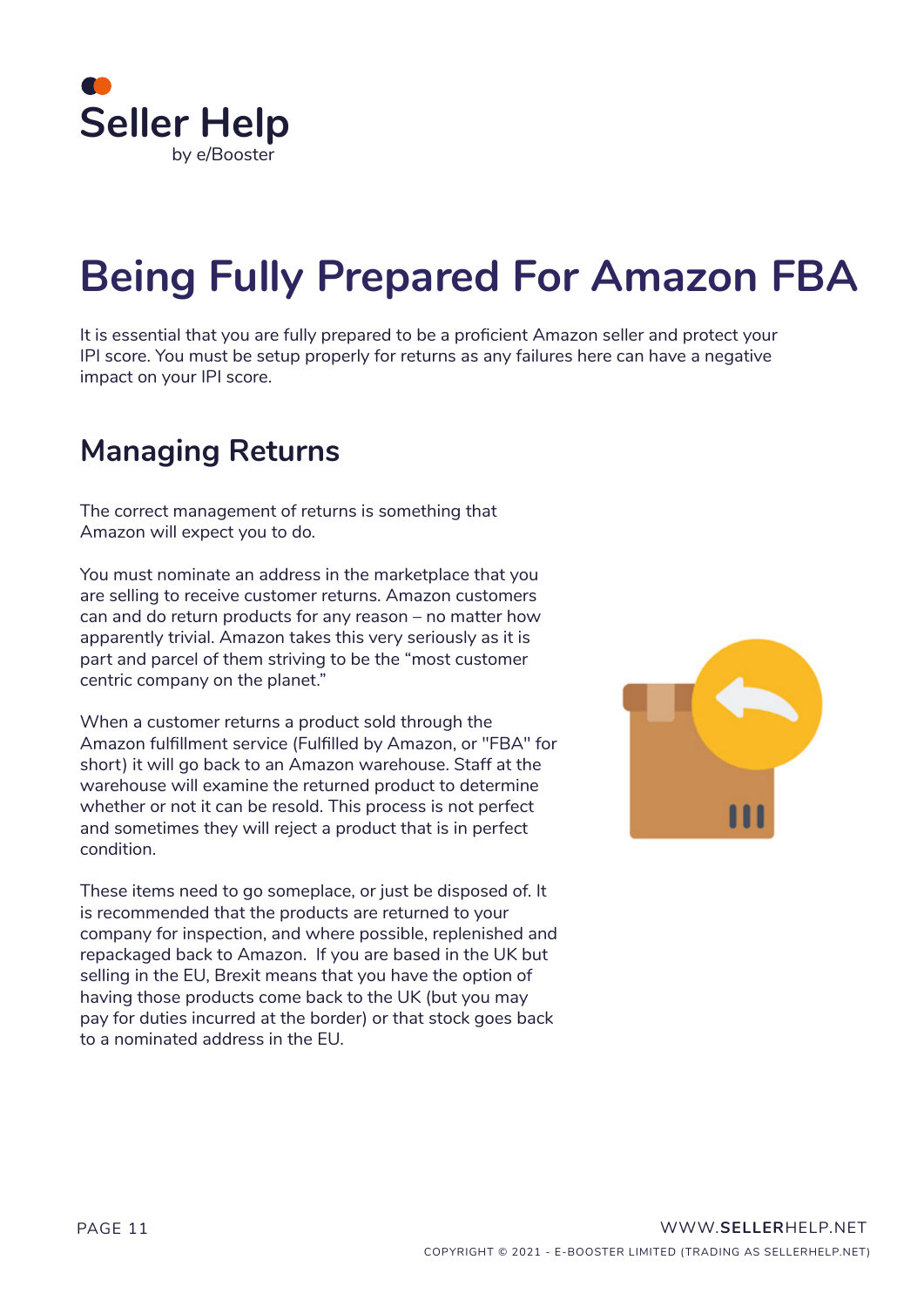

If you are selling products on Amazon as a merchant (FBM) then any returned products will be automatically sent back to you for inspection. Whatever way you intend to sell your products on Amazon, you need to be setup for returns by considering / actioning the following:

- **Inform Amazon of the address for product returns in the marketplace you are operating in – if you don't have somewhere already for this then you will need an address**
- **Do you have staff available at this address to receive, inspect and repackage the returned products?**
- **If a product cannot be resold, can it be disposed of easily? What local waste management protocols exist?**
- **If you have purchased the product from a manufacturer can they take it back?**
- **Can it be sold on another channel as "used"? Is it worthwhile to do this?**
- **Are you taking the overheads of returns, unsellable items and customer fraud (this does happen) into account when calculating your profits?**
- **If you operate in different industries, have you taken the different return rates into account (e.g. 30% for fashion items versus somewhat less for kitchen utensils)?**
- **You need to accept that there is no real opportunity for customer retention (to prevent a product from being returned). A customer will most likely use Amazon's automated facility to return a product and the first you as a seller will learn about this is when you receive a notification through email that the customer has initiated this process.**

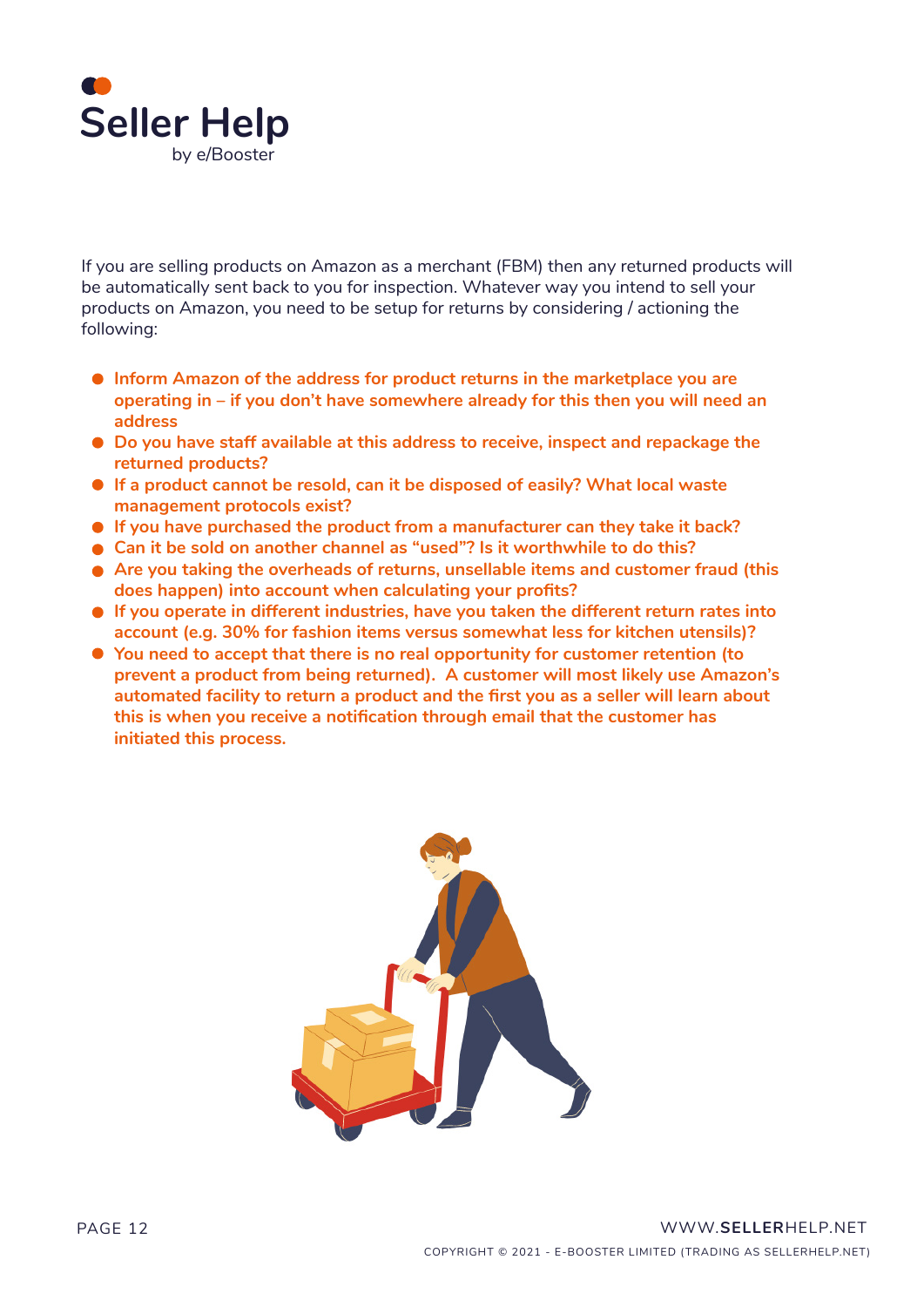

## **Amazon Project responsibilities**

The most successful sellers on Amazon have people dedicated to the management of the account. If you mix up your Amazon project with other channels in your business then you are increasing the chances of failure. It is essential that you keep a tight focus on your Amazon account, especially in the early days. Here are some of the roles required:

- **Nominate a client side project manager who has sufficient authority to commit resources in other parts of your company**
- **Nominate an accounts person who will be responsible for the calculation of net profitability with your Amazon account and will issue VAT payments**
- **Nominate a warehouse person who is responsible for shipments of your products to Amazon (this person could also be in charge of returns as well)**
- **Nominate product owners they will be responsible for supplying safety and compliance documentation for all of your products**
- **Nominate a marketing person who will be responsible for the product listings on Amazon which means the copy text and the provision of high quality product photographs**

### **Third Party Services**

Using the right third party services will help you to manage your Amazon account more efficiently. There are many third party services available to Amazon sellers and we recommend that you invest in the following as a minimum:

- **Intellectual property services**
- **Legal services**
- **Automation tools that will help you with customer feedback solicitation, advertising management, P&L calculation on an SKU (stock keeping unit) by SKU basis and the optimisation of pricing**

As you grow your Amazon account you may need to use more third party services to assist in the management of the channel. There are many different software tools available that can help you to achieve this.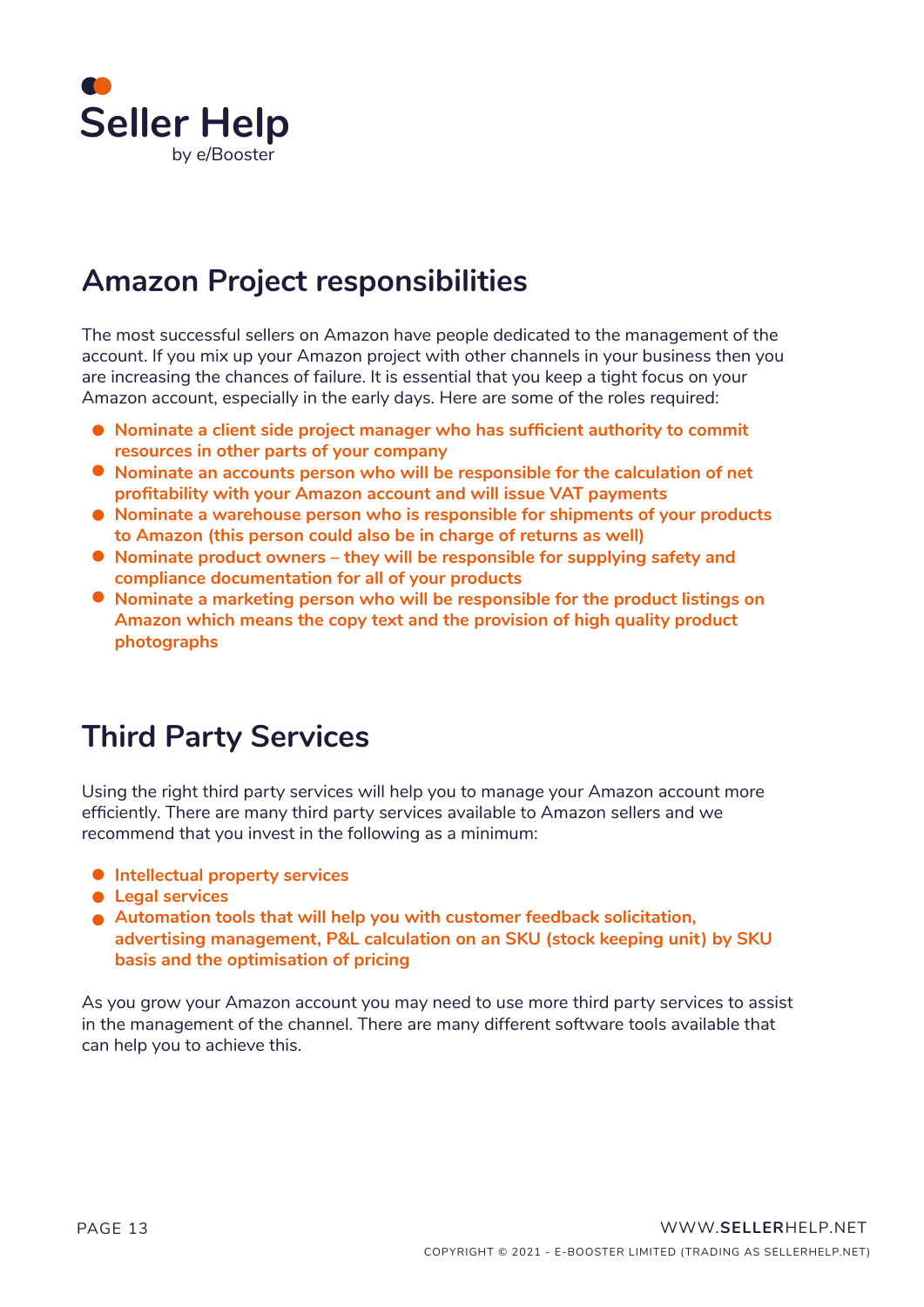

## **What If You Do Not Have The Resources In Place For All Of This?**

This is OK because at **SellerHelp** we will do all of the "heavy lifting" for you. But we would still require a commitment from you of a 0.5 WTE (whole time equivalent) resource from your company to be dedicated to your Amazon project.

The amount of resource that you need to commit to your Amazon project might be more or less than 0.5 WTE depending on the number of SKUs are involved, the number of marketplaces that you intend to operate in, whether or not you have all IP resources in-house, who provides product images and listing descriptions and more.

A good starting point with the Amazon project resource commitment is to base calculations on an experienced staff member. If you pay them a salary of £40,000 a year then 0.5 WTE would equate to a £20,000 annual cost plus associated staff overheads.

We will be delighted to recommend the resource requirement that you need to effectively manage your Amazon account once you have hired us, and we have analysed your plans for selling on the channel.

## **Realistic Expectations With Migrating To Amazon**

There is always a great deal of hype surrounding selling products on Amazon. This mainly comes from vendors of training programs and other third party services designed to help you make a success of your Amazon migration.

It is extremely unlikely that you will make a huge number of sales and associated profits in your first month on Amazon. But some third party service vendors will try to convince you that this is possible (normally relying on very costly advertising spends, or other unscrupulous methods to promote your products).

At **[SellerHelp](https://sellerhelp.net/)** we take an approach that is more realistic and highly compliant with Amazon's Terms of Service. We appreciate it takes time for new product listings to get recognized and build up a sales velocity.

Amazon is a vast marketplace but it is extremely competitive. If you approach selling on Amazon in the right way then you will maximise your chances of success. SellerHelp will be by your side every step of the way to ensure that you use the right approach.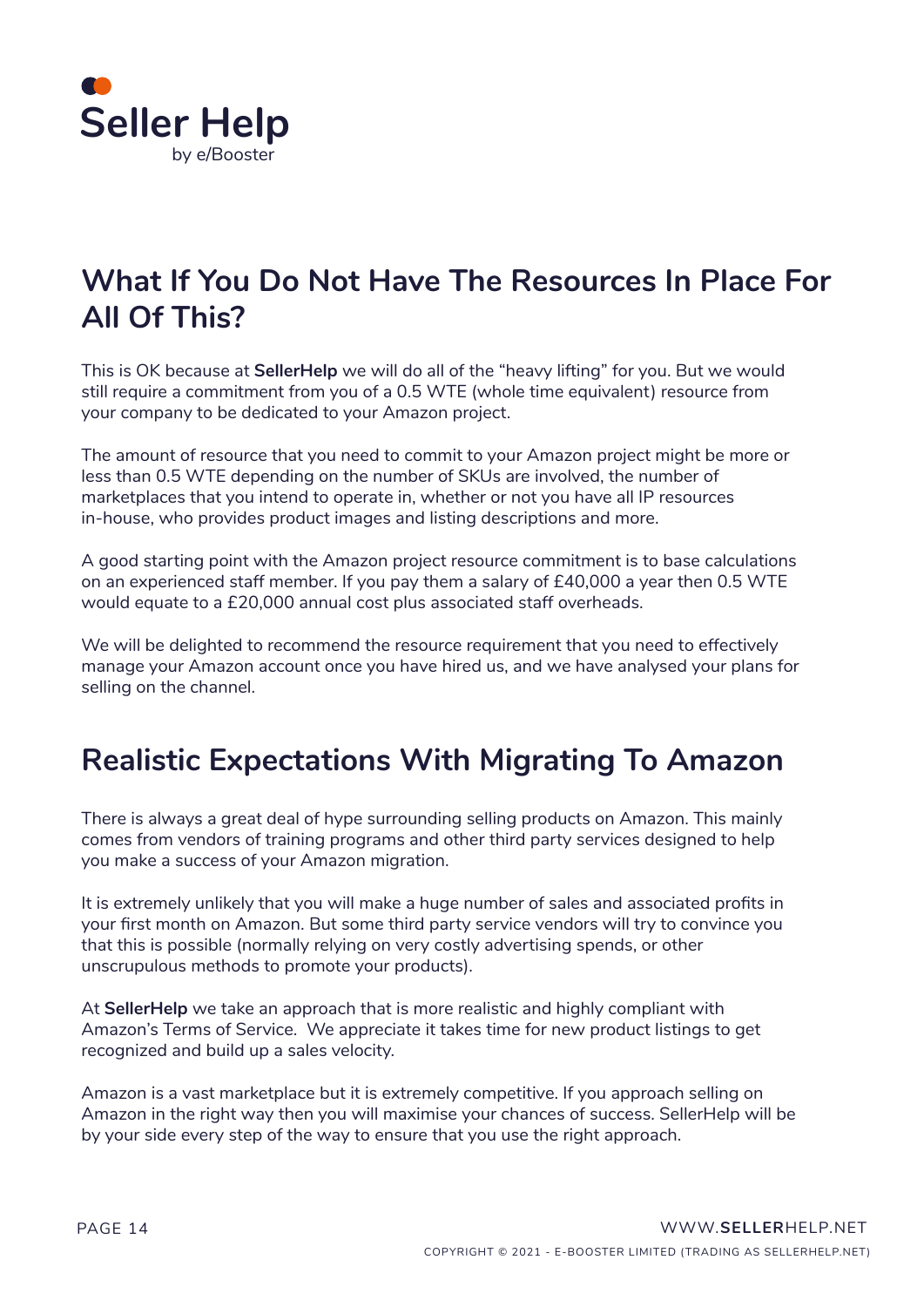

## **How SellerHelp will Assist You**

**SellerHelp** are not in the business of promising miracles. If this is what you want then there are other "miracle" service providers that can help you. But please be aware that miracles rarely happen with selling on Amazon.

One of the things that we are totally passionate about and will ensure that you adhere pedantically to are the Amazon Terms of Service. Amazon has many rules and regulations and related compliance matters. We will ensure that you are totally compliant with everything and this will take some time.

You need to be aware that there are many things that Amazon do that are totally out of our control. For example, they can block the sales of a particular product, group of products or even an entire marketplace for any reason and at any time. The majority of the "miracle" service providers will not tell you about this.

What we will do for you at **[SellerHelp](https://sellerhelp.net/)** is to run a "clean" account which will make it a lot easier to get one of your products or your account back online, should a negative event occur. But you need to accept that Amazon makes the rules.

We will actively look for ways to leverage your Amazon account for sales elsewhere (such as using Amazon's logistics network to fulfil sales realized through other marketplaces) but again much of this is in the hands of Amazon.

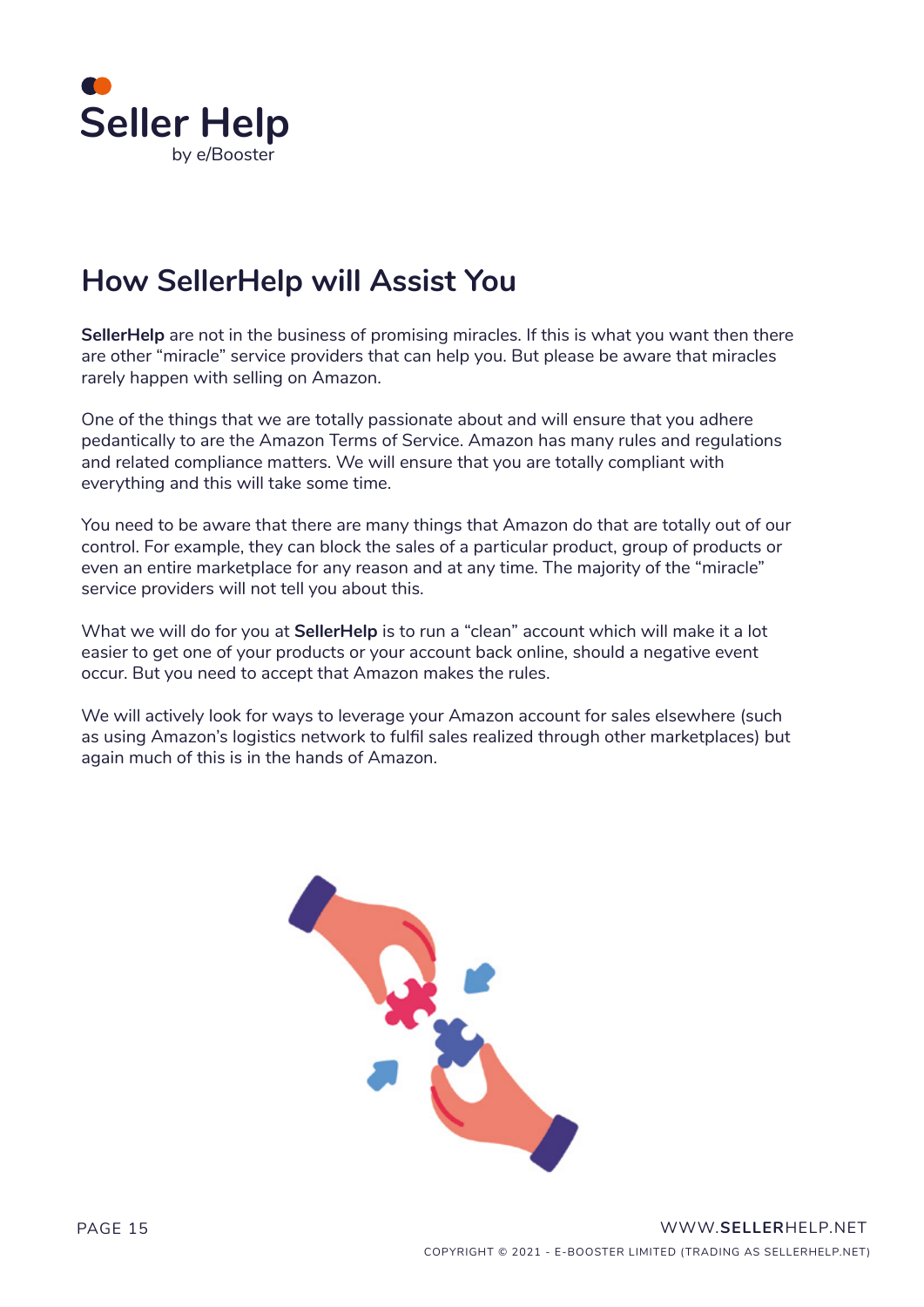

## **Realistic Timescales**

In order to setup your Amazon account correctly there are a number of documents and other things that you will need to provide:

- **Proof of company registration**
- **Articles of association**
- **A dedicated phone number / email address for customer support**
- **K** Know your customer (KYC) information (very similar to what a bank would require)

On average it takes around 2 weeks to get everything together and verified by Amazon. The initial setup of your product could take another 2 weeks. Some of the companies that we have worked with had everything set up for selling in the UK Amazon marketplace in as little as 2 weeks with our help.

For companies that wanted to set up across all EU marketplaces it took quite a bit longer as they needed to apply for EU VAT.

There can be other delays with migrating to Amazon. Examples of this are pick / pack of orders and having to obtain a valid VAT number to be able to sell your products in other marketplaces. Realistically we advise companies that it could take 3 months before you can start selling.

Selling on Amazon is not a quick fix for immediate cash flow issues.

In the final section of this report we have created two checklists for you of what you can reasonably expect to consider prior to engaging with us. There will be other requirements during our engagement, but using these checklists will help speed up your on-boarding.

We recommend that you print out the checklist pages for your convenience. Please note that Amazon may require additional information on account set up that is not included here, but may arise for any of a number of other compliance reasons. So, whilst the following can be prepared in advance of an engagement with **SellerHelp**, additional unforeseen requirements may still arise post on-boarding with us and may cause some delays to planned sales.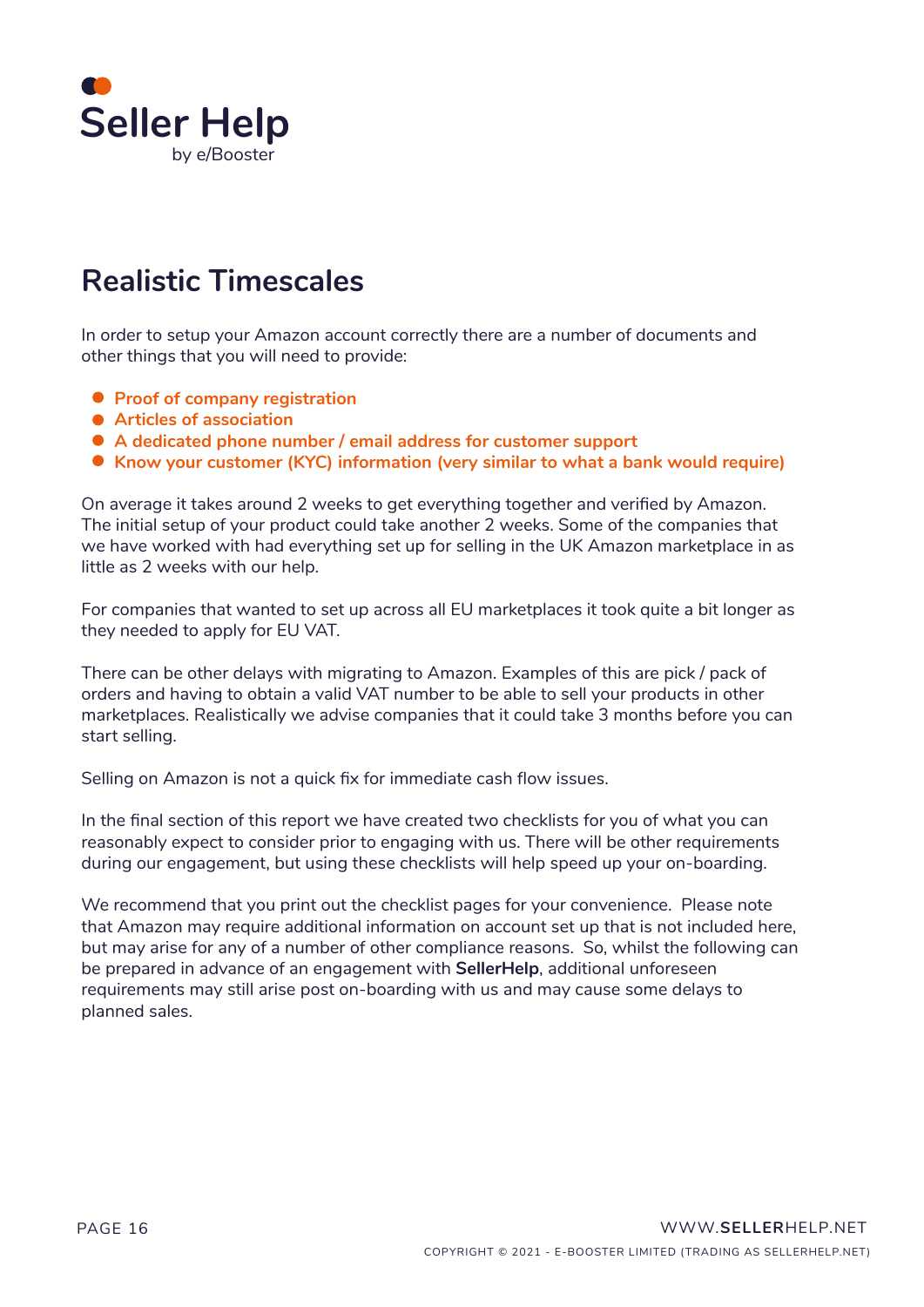

## **Amazon Account Setup Checklist**

### **1. Business Details**

| The name of your business           |           |
|-------------------------------------|-----------|
| The street address of your business | $\Box$    |
| Your phone number                   | $\bigcap$ |
| Your email address                  |           |

### **2. Company Verification**

| Registration proof from an appropriate $\Box$ |        |
|-----------------------------------------------|--------|
| authority (e.g. Companies House)              |        |
| <b>Articles of Association</b>                | $\Box$ |
| Proof of address (a recent utility bill or    | L L    |
| bank statement for example)                   |        |

### **3. Beneficiary Ownership Information**

If any director of your company holds more than 25% of the total shares then Amazon will require you to provide:

Proof of identity (passport). Please note that citizens of most countries can open an Amazon account in most marketplaces, but there are some notable exceptions (at the time of writing, Canadians cannot open an Amazon account in the UAE. Companies wishing to sell in India or Saudi Arabia require a local citizen as a partner).

Proof of residence (e.g. driving license, utility bill).

### **4. Credit Card for Amazon fees**

Amazon will require a credit card for their fees and chargeable services (it is easiest if the card is in the company name or the name of one of the directors).

### **5. Identification**

The Amazon account holder will need to provide:

| Government ID or any proof of identification | $\bigcirc$ |
|----------------------------------------------|------------|
| (driving license, passport)                  |            |
| Proof of their address                       | $\bigcirc$ |

### **6. Tax Information**

You need to provide appropriate VAT  $\bigcap$ numbers for the countries that you want to sell in.  $\bigcap$ At the time of writing, Amazon is in partnership with Avalara, a VAT specialist to help register and file VAT. Other services exist including independent  $\bigcap$ accounting services, HelloTax and many more.

### **7. Receiving Bank Account**

[You will need a bank account for Amazon to send](https://register.payoneer.com/en/rafvip20/?rid=820A4E3A-0D79-45B2-BC26-C91123E827AA)  your disbursements. It is helpful to have a multi-currency account. We recommend **Payoneer** to open up bank accounts in other currencies.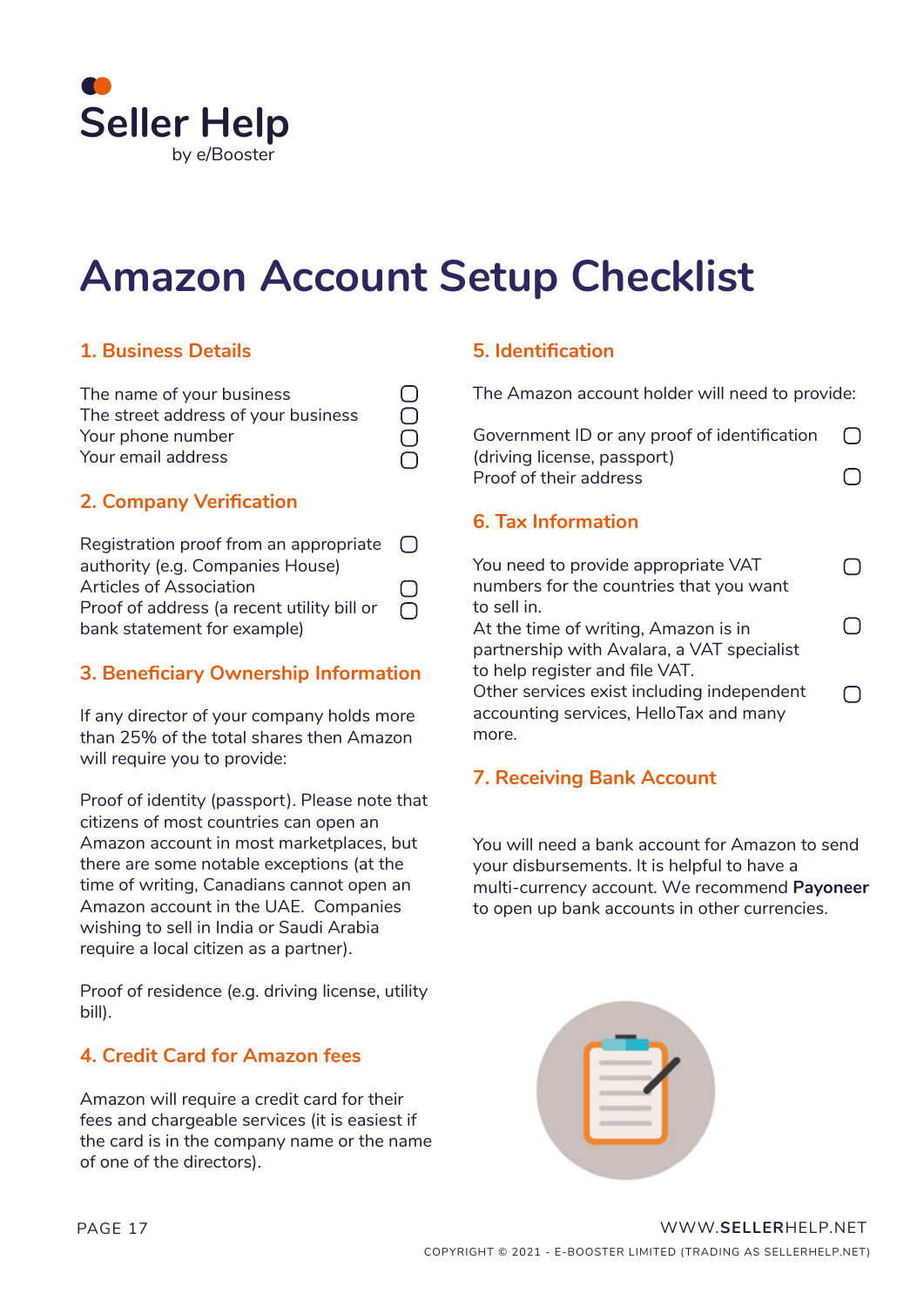

## **Product Listing Setup Checklist**

### **1. Unique Product Identification**

You need an identifier for each product, such as GTIN, UPC, EAN, ISBN (for books). It is essential that you specify each product you are selling.

Note: GS1 membership for UK businesses is £199 per year for 1,000 bar codes. GS1 is the global registry of bar codes and maintains a close Amazon partnership. Many bar code suppliers exist for much cheaper, but this can cause significant problems to Amazon sellers who choose this option.

#### **2. Stock Keeping Unit Identifiers**

You will normally have an SKU product ID for your own inventory otherwise Amazon can generate one for you.

#### **3. Product Specifics**

| Product price             |  |
|---------------------------|--|
| <b>Product condition</b>  |  |
| Available quantity        |  |
| Shipping options          |  |
| Product weight            |  |
| <b>Product dimensions</b> |  |

*Note: In some cases you may need to get this information from your manufacturer*

### **4. Product Details**

| Product name                       |  |
|------------------------------------|--|
| <b>Brand</b>                       |  |
| Category                           |  |
| Description                        |  |
| Images (must be compliant with     |  |
| Amazon requirements)               |  |
| Product IP (you may need to engage |  |
| legal services to help secure IP)  |  |